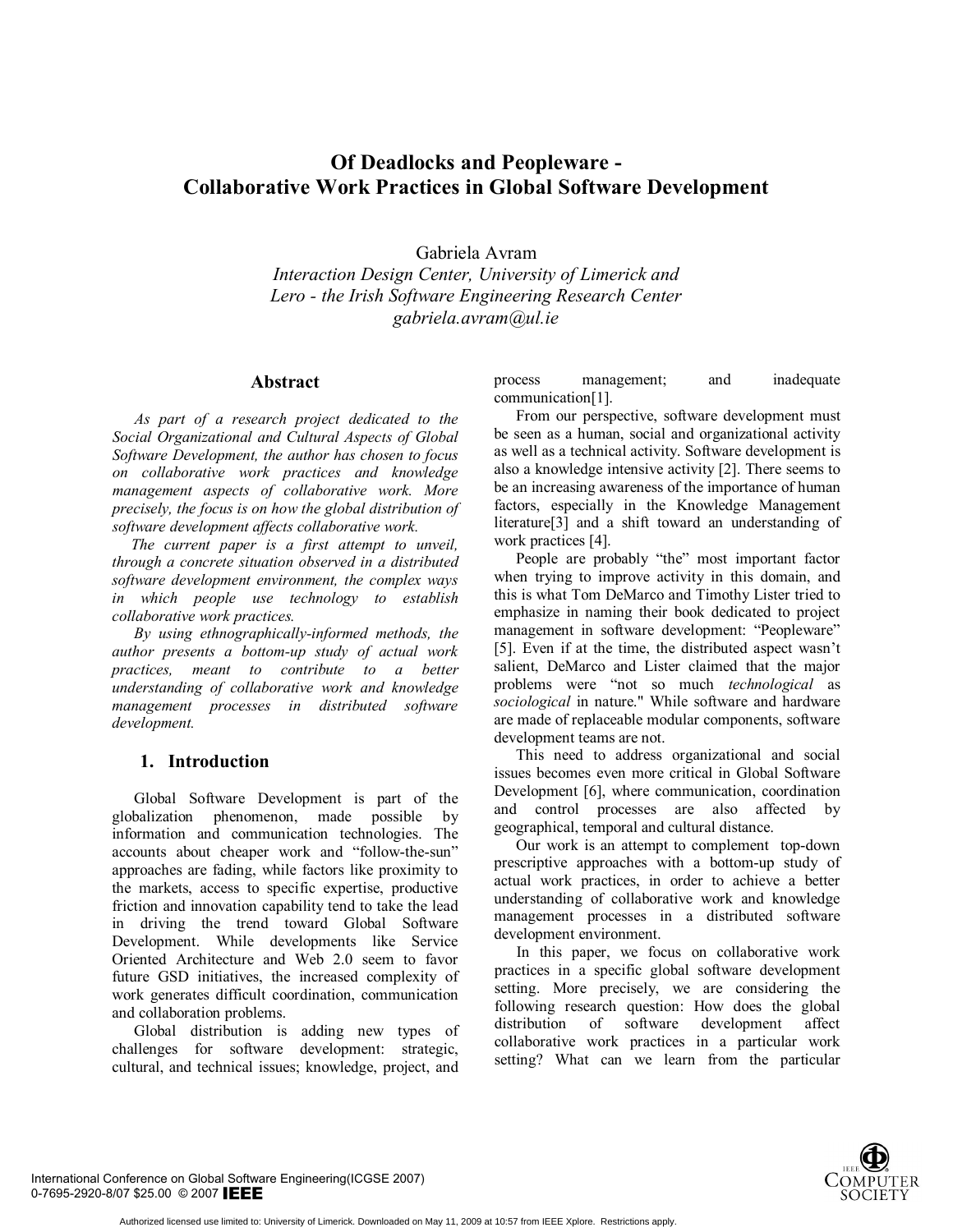challenges and the ways people use for coping with them in this specific situation?

The next section includes a description of the wider context of our work. Section 3 describes the case of a software development team (CROWOLF) from the Irish site of a multinational company. Section 4 is focusing on a concrete situation from the system testing phase; a teleconference with participants from two sites situated in Ireland and in the US. Section 5 discusses the collaborative work practices observed in this specific setting, with an emphasis on the impact of distribution, while the final section presents the conclusions.

# **2. The context of our research**

# **2.1 The socGSD project**

At the University of Limerick, Ireland, a group at the Interaction Design Centre has received national funding as part of a software engineering research consortium to study the social, organisational, and cultural aspects of global software development (the short name of the project is socGSD). This project aims to explore through case studies, how organizations attempt to manage the coordination of engineering work via a variety of mechanisms, from the formation of closely-knit, though distributed, teams through to the use of outsourcing, which still requires project management skills in order to ensure the quality of the output, and the integration of the output into the overall product. In our approach, we build on earlier Computer Supported Cooperative Work (CSCW) studies dedicated to issues such as articulation and coordination work, information sharing and knowledge management practices in distributed work, and the role of organizational memory support tools. The socGSD project is investigating the nature of these issues through a variety of analytical and empirical methods highlighting both theory and practice in this domain.

Over the past year, the socGSD team has been engaged in field work in several sites in Ireland where software development is being conducted involving geographically - distributed teams. Our research methods mainly rely on an interpretive, naturalistic approach to data collection and analysis. This means that we study the phenomenon in the actual settings where the work activity takes place, attempting to make sense of the work through the eyes of those actually doing it. There are a variety of methods which are being employed in this kind of qualitative research – interviews, both individual and group, introspective reports and diary and story analysis, observational studies, including shadowing of people during the course of their activities, analysis of documents, and workshops.

We attempt to bring into light the diversity of ways in which distributed teams shape their work practices, and achieve a shared understanding of their objectives. Another topic of interest is constituted by the ways in which people involved in software development manage to cope with the organizational rules and formalizations they are required to use through their work practices, even when these, at times become real barriers in accomplishing the work.

# **2.2 Research approach**

What differentiates our approach from other GSD studies looking at distributed work arrangements are the extended field studies of workplace activity we are undertaking. Our work is informed by a long series of workplace studies presented in the CSCW literature.

We believe our approach complements studies undertaken from a macro-economic or strategic perspective or focusing exclusively on process improvement, by looking at participants in real workplaces in various GSD settings. These participants are studied in real work circumstances (as opposed to experiments), and are engaged in continually evolving working arrangements.

Our data collection and analysis methods are mainly informed by ethnography and include observation, document analysis, in-context interviews, audio recording, focus groups and workshops.

In the current paper, the author illuminates a number of work practices that were established in time by the members of two teams located respectively in Ireland and the US, using narrative as vehicle for research. The practices under discussion were not prescribed by the organisation (even if the existing organisational culture and available tools/infrastructure have definitely influenced them!), but devised by the collaborating teams to fit their current situation and needs.

# **2.3. The fieldwork at the described site**

One of our field sites was the Irish subsidiary of a multinational company involved in software development. Following to a number of preliminary meetings with the company's management, where we explained our approach and negotiated access to the site, we were granted the opportunity to observe the activity of a software development team in January 2006. The team was consulted and agreed to participate

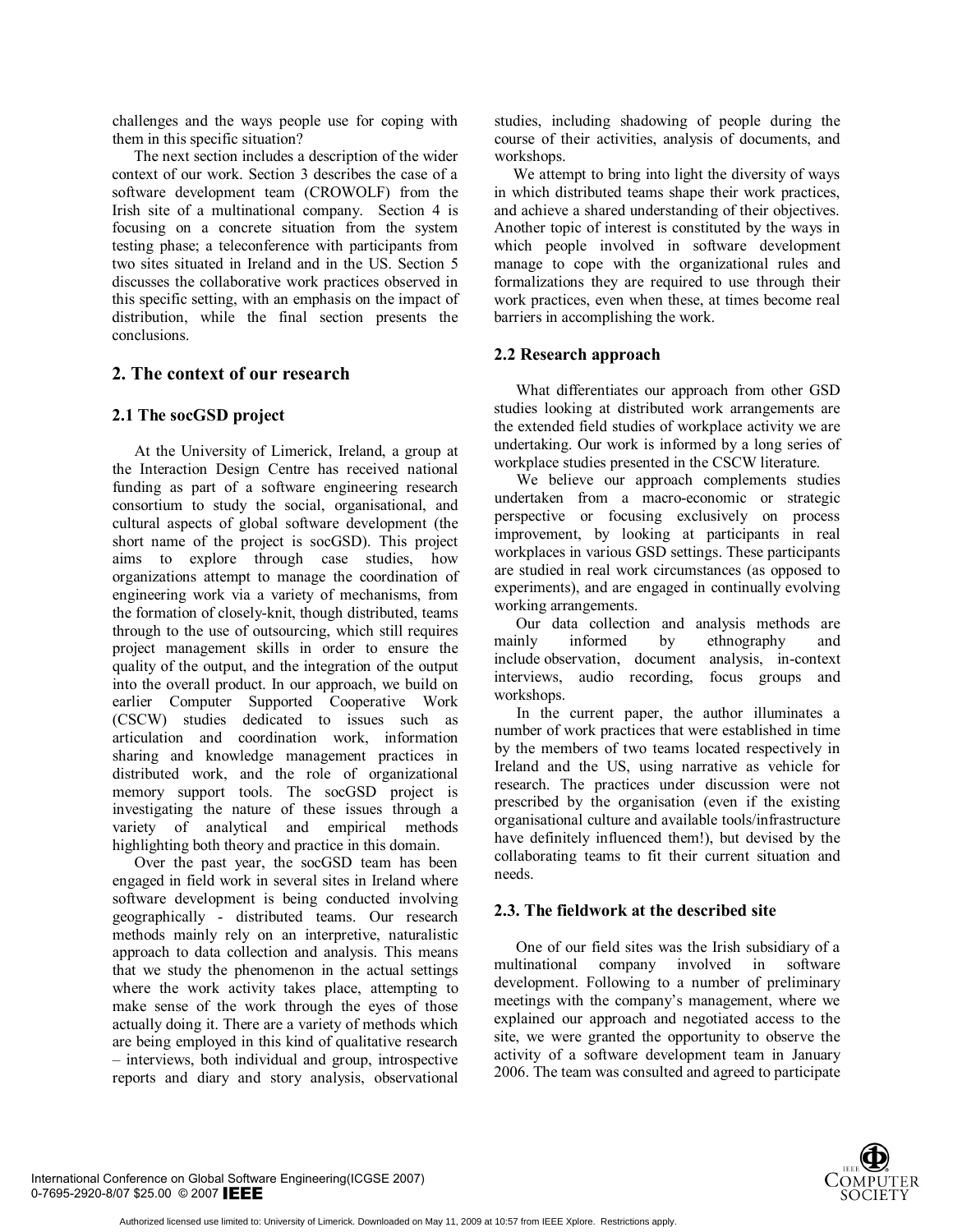in our study. In March – May 2006 we participated in a number of team meetings, studied the documents in the project repository and interviewed the team manager and a few developers, trying to familiarize ourselves with the context and the work being done.

From June 2006 until January 2007, we have spent more than 40 days in the field, observing the activity of the team in its own work environment, participating in meetings and group activities and occupying a desk in the open plan next to the team's area. The periods of time varied between 6 consecutive days when the team was approaching a milestone or release, to 1 day weekly in order to maintain contact and awareness.

The research team was granted access to the company intranet, to the project document repository and its members were added to the team's mailing list. The author was also able to install and use the instant messaging system used by the developers on the team and to add them (and some of their contacts) on her contact list. This allowed the researcher to reach a better understanding of the ongoing activities and to continue the observation even when not present on site.

During our periods of observation, we developed a good relationship with all the team members and were given the chance to conduct both formal interviews and informal discussions on various topics.

One of the most important opportunities to observe directly the interactions with people in various other locations (US, Germany, India) was the author's silent participation in teleconferences. The team manager, who granted us this opportunity, was extremely supportive by not only allowing us to watch what was displaying on his screen, but also by answering to our questions at the end or commenting for us whenever possible. The remote participants were made aware of our presence in the room on these occasions.

The author kept a diary and took detailed notes on every day spent in the field.

In some of the group meetings, audio-recordings were allowed; on most occasions, these recordings were later put at the disposal of the development team for documentation purposes. In addition, some of the interviews were also audio-recorded. On a few occasions, permission was granted to take pictures of work spaces, meeting rooms, and teleconferencing equipment.

The author also traveled to the company's site in Germany and interviewed five people with different roles in the collaboration between the two sites (managers, architects, technical planners).

In August 2006, the research team organized two workshops (one with the development team and the quality engineers, and the other with managers and some of the remote collaborators of the team). The purpose of these meetings was to discuss our researchin-progress and illuminate some of the topics and situations we found of interest.

The data collected from the field was periodically discussed and analyzed by the extended research team, in order to identify topics, trends and problems and to compare the findings to those from other similar sites where fellow research team members were observing similar processes and activities.

# **3. Our case: CROWOLF**

The CROWOLF project started in January 2005 with 15 developers, two software architects (one on site and the other one working from his home in Germany). Five of these developers had worked together before (lead by the same team leader) on a specific component of a similar product, bringing a valuable expertise to the team. A team of four quality engineers started its work on the product and collaboration with the developers later that year.

The team leader was subordinated to both a local manager and to a second one, located on the East Coast of the US. The team was also allocated a user interface designer and a technical writer, both located in US.

Several changes occurred over time. At the moment we are describing in this paper, the core development team (collocated in Ireland) included 11 developers, the software architect in Germany, a new UI designer and the technical writer located on the Eastern Coast of US.

A postmortem analysis was organized in August 2006 with the purpose of listing what the developers found to be the challenges and the achievements of the previous release and to learn from these. The author assisted in the preparation of this analysis and was invited to observe the event.

# **4. The deadlock**

In this section, we focus on a particular phase in the lifecycle of CROWOLF: system testing. After presenting the broader organizational context and the context of the project, we use a narrative to present a specific snapshot from the activity of the team.

Narrative provides a way of organizing the complex forms of experience in ways which can be told and recounted. In the study of collaborative work practices in distributed settings, we need to pay attention to cultural and social processes and to contextual understandings. Narratives can provide useful insights by allowing us to build a rich picture and reflect the complex ways people chose for interacting through and with technology. The situation presented here is a common one: similar challenges

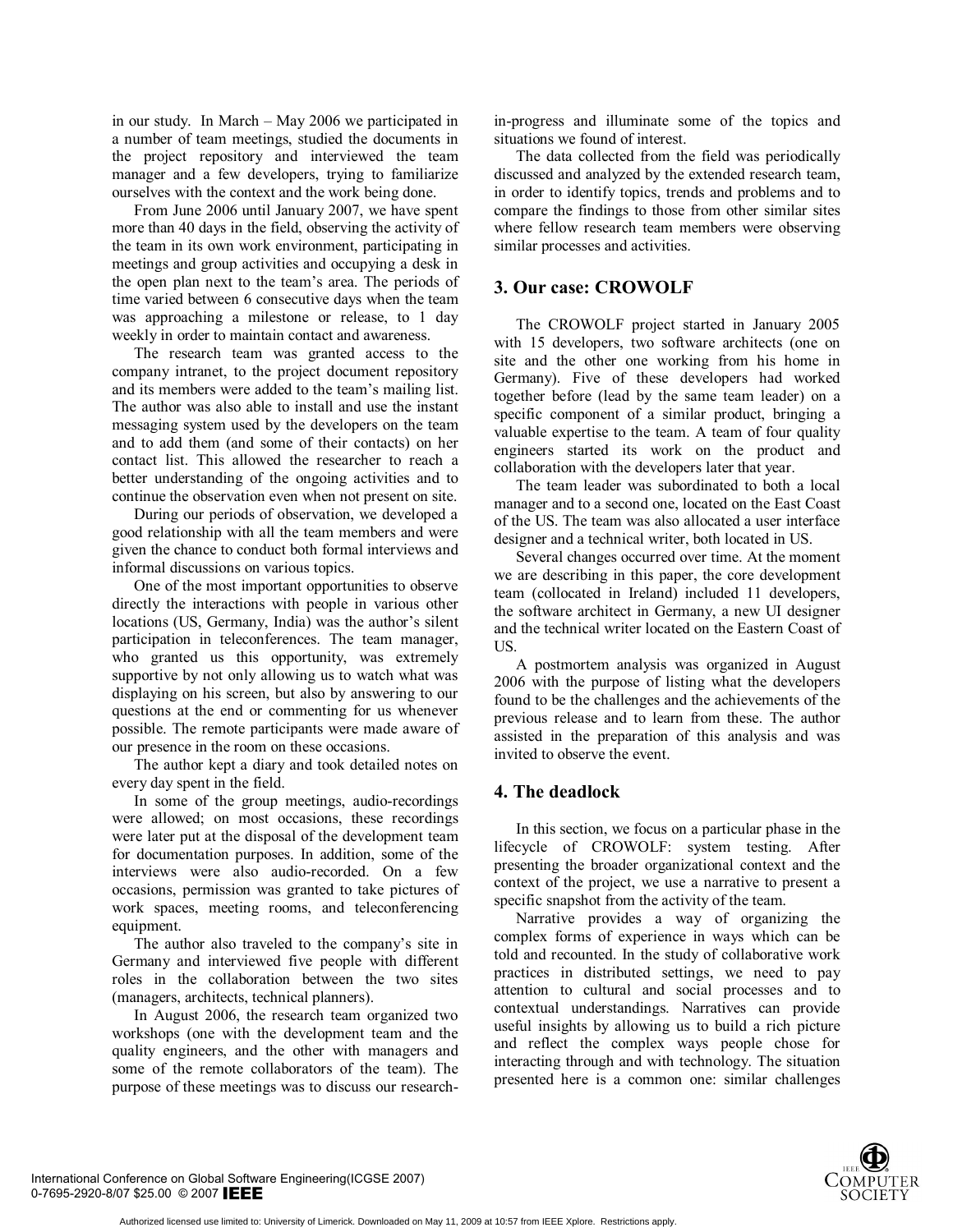occur almost every day in this environment. What we aim to illustrate here are the complex and various causes that influence collaborative work practices in this distributed environment and the decisive role of people in this process.

### **4.1. The system testing phase**

The situation described in the next section was not the first one when the CROWOLF team was under time pressure. In January 06, the company took the decision that the product will have to ship in July. With all the efforts of the team, their product was released, but only as a preview. A preview release is meant to demonstrate work-in-progress to the customers; customers can choose to try it at their own risk. Feedback from customers is highly encouraged, but the product is not supported. The good part is that the application gets some exposure and feedback, the bad part is that it doesn't produce any income for the company.

Because the software had only undergone functional testing on a Windows platform at the time, it was only released for Windows. After going through a successful cycle of long run system testing, the product was to receive full support and to be actually offered to the customers.

The development team in Ireland, the collocated functional testing team, and the US system testing team had a good working relationship; they were meeting regularly in conference calls, and they were using frequent email exchanges to update each other and to maintain group awareness.

The Irish team was known across the organization for taking initiatives like setting up their own server or setting up a similar computer cluster – as a way to speed up the debugging efforts. This gained them the admiration of other teams they worked with (as revealed in an interview with a German counterpart).

After going through extensive functional testing in the last 9 months, CROWOLF entered the system testing phase. While functional testing looks at how well the system executes the functions it is supposed to execute—including user commands, data manipulation, user interface, and components integration, the system testing phase is supposed to cover several platforms, running different operating and database management systems, and aiming at performance issues as well – load, volume, stress.

The functional testing phase had now ended. For this phase, the CROWOLF team had its own quality engineers at the Irish site. The system testing task was assigned to a US team, who had the required expertise

and resources (involving several computer clusters running on different platforms).

Let us now introduce the people involved in the scene we intend to present.

On the Irish side, Pat is the development team manager for CROWOLF and Claude is the lead developer for the release undergoing system testing. Sean is the Quality Assurance lead for the functional testing and Ian is one of the three Quality Engineers(QE) in his team. Their main contact on the American site is Matt, the leader of the team of QEs involved in the system testing phase of CROWOLF.

Pat - the development team manager, and Sean – the QE lead, have been part of the organization for 10 years or more. Pat had run several projects before this one and gathered a lot of organizational wisdom. Even if he's not involved directly in coding, he has a thorough understanding of the technologies deployed. According to our observations, he is very good at planning and multitasking in a rapidly changing and extremely demanding environment; he also has good facilitation skills; documenting facts and decisions as he goes along has become a sort of second nature for him. He prefers to motivate and support his people rather than to use his authority, coming across like a dedicated and considerate person.

Claude is one of the most experienced developers on the team. In the earlier stages of the project, he volunteered to take up the responsibility for integrating the different components. His experience in this position equipped him with a thorough understanding of the product and of its operation. All his colleagues see him as an excellent team player, always friendly, always helpful; with all the stress brought in by pending deadlines, he was the one to point out that he was becoming a bottleneck and initiated knowledge transfer sessions for his team mates.

The Irish team has generally a very good impression of Matt – the QE lead for system testingand his people; Matt comes across as a very competent guy, hard working, showing a lot of dedication and sacrificing his personal time for solving the testing problems. Matt usually starts at 6 am EST to increase the overlap time with the Irish team, but he also works on week-ends and nights from home. He seems passionate about what he's doing, but on the Irish side there are concerns that sometimes exhaustion might make him more prone to error.

In July '06, Claude(as lead developer) and Ian(one of the four QEs of the Irish team) went over to the US site to support Matt and his team to set up the computer clusters needed for this testing. It was emphasized on several occasions that a lot of persuasion was needed to get this trip approved, but both parties had considered it necessary.

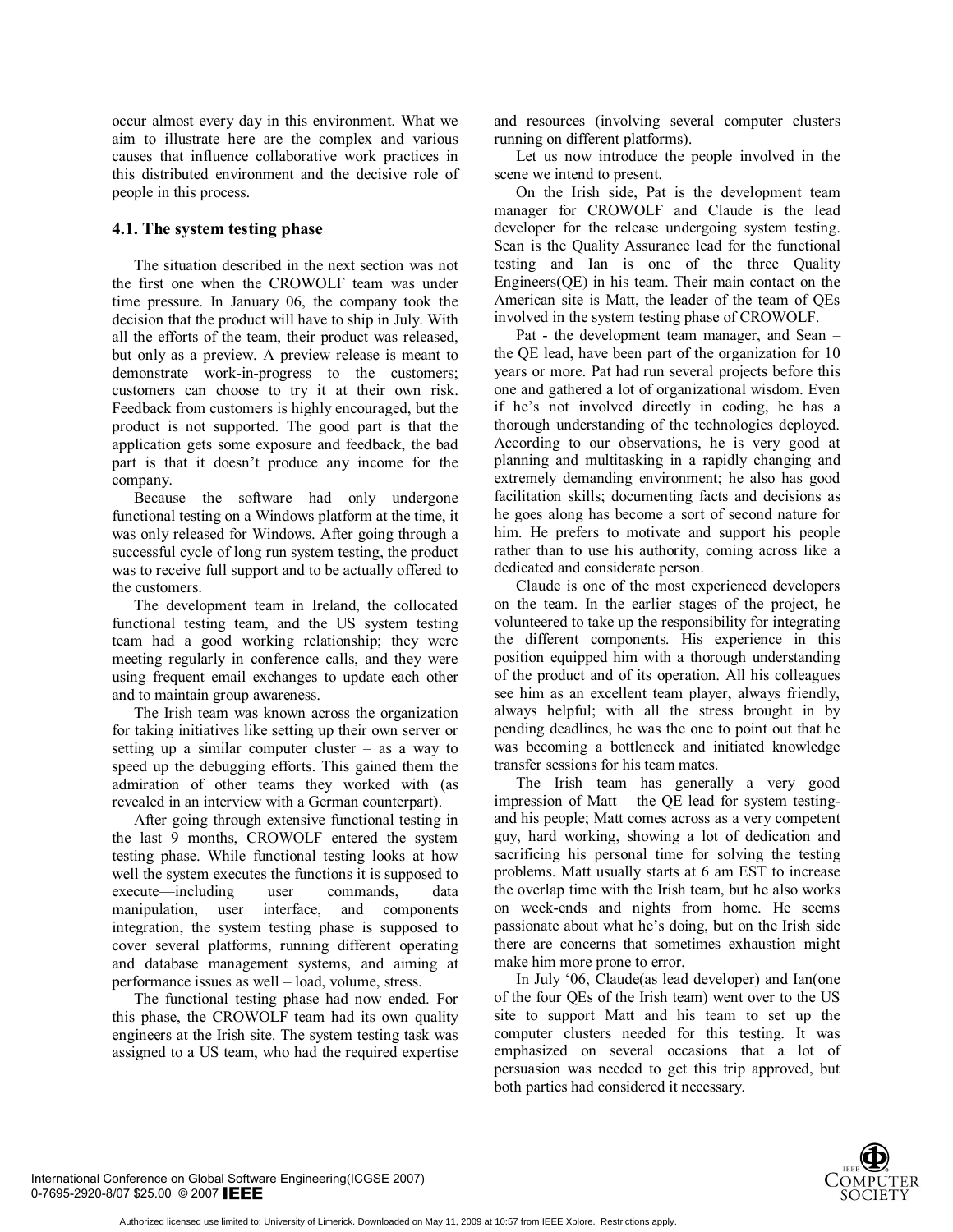The visit was prepared during a first online gettogether of the developers and QEs involved in functional testing from the Irish site and US-located QEs in June '06. A previous testing plan drafted in February '06 was brought up-to-date, and the functional testing experience to date considered a valuable input for the next phase (Fig.1 presents a timeline of the collaboration between the two sites).



During their 2 weeks in the US, Claude and Ian helped set up a cluster of computers documenting each and every step as they went on. This enabled them to and their US counterparts to develop a fair understanding of each other's competencies and working style. Good personal relationships were established, and they also had a chance to compare their own work environment with the US site(as revealed in an interview with Claude after his return).

One of the US team's tasks was to write the scripts to automate the testing process. This (as emphasized by the second line manager in a conference call) couldn't have been done without the deeper knowledge on CROWOLF's intended use and functioning possessed by their colleagues from Ireland. Back in Ireland, the two considered the trip as a success, but warned their colleagues during the next weekly meeting that "the difficult part" of the testing process was "yet to come".

Most of the daily communication takes place through e-mail, instant messaging, phone and conference calls. Transactive memory systems [7] are available in different shapes (expertise browser, white pages, social networking applications), but people (and groups) tend to rely mostly on their personal contacts when it comes to find or recommend an expert in a specific matter. The use of instant messaging gives them then to opportunity to get in touch with any colleague around the world, in the shortest time possible.

According to our observations, there are frequent situations when people situated in remote locations have to synchronize their work (waiting for a bug fix before the test procedure can continue, having a phone conversation, sharing screens or looking at the same document or code component in a repository in order to discuss a problem). A scheduled update of the computer cluster in the US required that the people accessing them remotely from Ireland or Germany

'take their hands off" them. Remote tests ran by team members in Ireland were normally allowed, but they were subjected to follow a specified coordination procedure. A hard disk crash, a power shortage or a change in the office configuration that involved moving computers around affected people working in remote locations as much as the local team.

Despite the emergency situation described below (that became, in a way, permanent!), people in all sites had to go on with their lives. There were weekends and there were holidays, family obligations and family trips. The common practice was to give the others notice about time intervals or dates when they were planning to take time off and to indicate contact details for emergencies (mobile phone numbers, e-mail). This kind of coordination proved effective, the team in the US making the effort to work on week-ends whenever needed to get a new round of tests started and gain time. Checking the status of the testing from home during week-ends was another common practice. In one extreme case, a member of the Irish team had to join a meeting for consultation while abroad on vacation.

In the following vignette, we present a snapshot of one particular instance meant to illustrate collaborative work practice in this particular setting.

#### **4.2. A snapshot: the status meeting**

It is Tuesday morning, 8am EST, 1pm GMT (October 2006) - early in the morning in the US and lunch time in Ireland.

On the Irish side, there are three participants in the meeting room: Pat, Claude and Sean. A fourth participant, Ian, is working from home today, so he is taking the call from there. Sean initiates the meeting by dialing into the conference system.

 The meeting was scheduled in advance by Pat, who also sent the invitations and set up a conference call. The conference system informs them there are three parties online, including them. The participants greet each other and introduce themselves.

Figure 2 pictures the setting. There are three participants from the US site in the meeting, but Matt was the only one active most of the time. On the Irish site, there are three participants in a meeting room (joined by the researcher observing the meeting), and one participating from his home. Pat and Claude are the ones who are leading the discussion. There are no participants from the German site in the meeting, however a possible involvement of Felix is repeatedly taken into consideration.

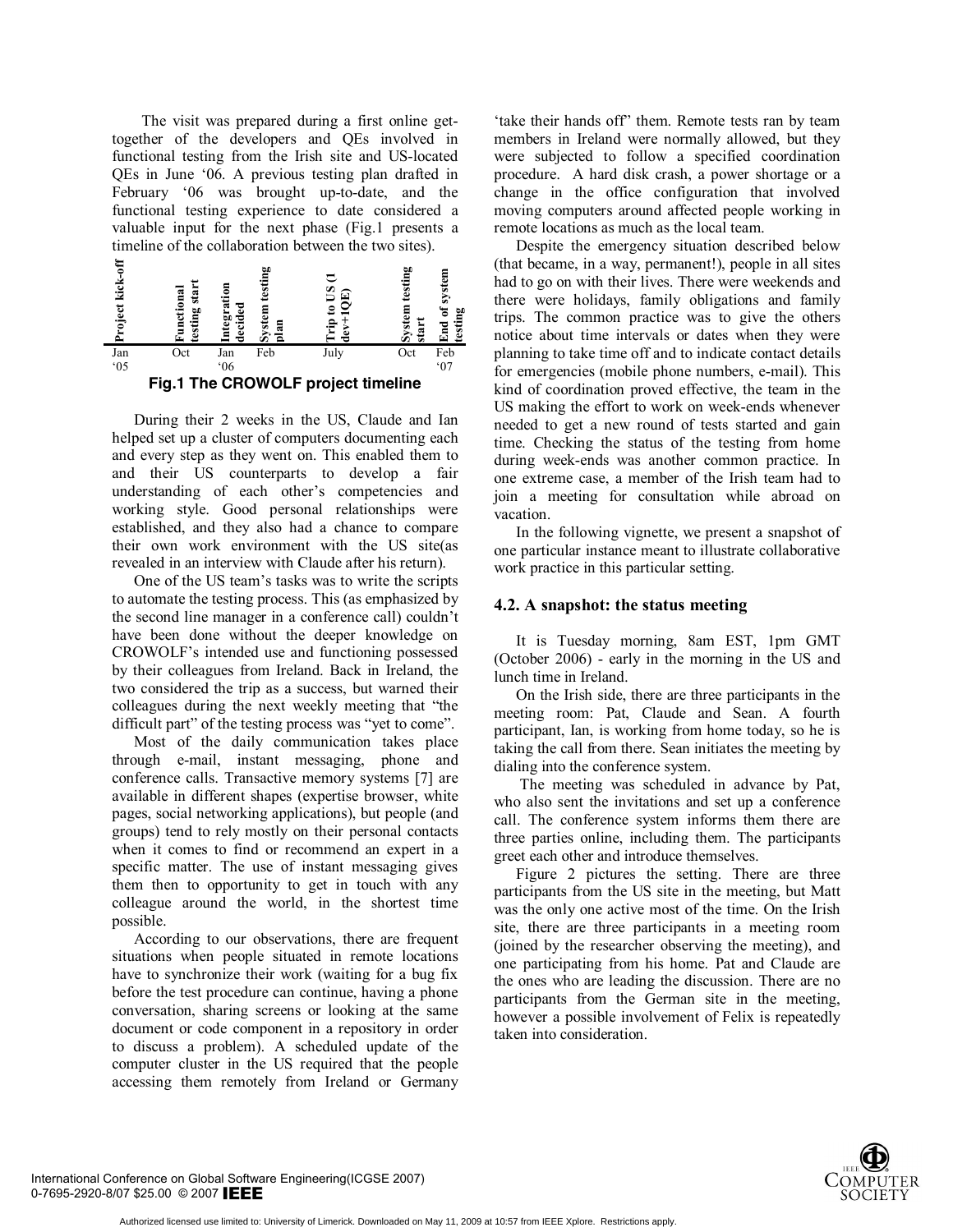

**Fig. 2 Meeting participants** 

On the US side, the three QEs assigned for the system testing of CROWOLF are now all on line, probably from a meeting room resembling to the one here in Ireland. Matt leads the discussion. As the others had only minor interventions during this meeting, we will not name them here.

In the weekly team meeting one day before developers were warned that CROWOLF entered the system testing phase and the following three weeks will be critical. The team was asked to be ready to support the testing and bug fixing effort. Even if this phase only started a few days before, the team was already confronted with blockages.

The current meeting is about the deadlock blocking the testing efforts. They're stuck, and nobody seems to know what to do. They were already 9 days behind the schedule on Sunday, and no one can see any solution that could change the situation. This kind of situation is not uncommon in software development, where the high level of work complexity induces problems that are both difficult to foresee, and challenging to solve.

The computer cluster on which they are running CROWOLF under Windows is broken again, after an apparent success to unblock it on Saturday. Actually, during the weekly team meeting held the day before, three people had received congratulations for their contributions during the week-end (one in the office coordinating with two other working from home) that apparently solved the problem blocking testing.

It now looks like it was only an impression: *"We don't know what was wrong in the first place, how we fixed it, and now it came back!"(Claude)*

Three people are actually debating the problem: Pat, Claude and Matt. The rest of the participants are mostly listening in – they have to be aware of what is going on, in case they can be of help. They explore possible workarounds for a rapid unblock, but they all agree that the real problems have to be identified and solved, otherwise they will keep coming back.

Matt's tone lacks energy - he doesn't sound angry, but seems exhausted – he doesn't see any possible solution right now. "We're trying to do surgery here with a butter knife to get this working again!".

They review the three bugs they had identified, hoping for a new insight to show.

Possible courses of action are examined. Bringing in more people at this stage doesn't seem productive - Claude is already working on the issue full time, being unavailable for the rest of things going on  $-$  and there are plenty (two other releases are on the pipeline!). Matt, on the other side, has no other people available.

The testing seems stuck, and there's neither an obvious solution nor a time estimate for a possible unblock.

Pat: *Were we better a few weeks ago? The other cluster seemed to be working…*

Claude (obviously disappointed and trying to cope with a new perspective on the situation): *only seemed to be…*

The meeting goes on with the exploration of alternatives:

Matt: *maybe we should set it up again – the way we did when you guys were here!*

Claude uses this opportunity to sneak in a hint on his actual point of view: *the problem might be due to a configuration error!* 

One of the QEs on the US side mentions he continues to document as he goes on with the setup and install, following the example of Claude and Ian during their visit in July.

Matt mentions a couple of Read.Me files circulated by Claude and recommends them to his colleagues.

As usual, the end of the meeting approaching, they try to devise some action items. A possible involvement of the developers at the German site, who developed both the enterprise portal and the runtime engine, comes into discussion.

Pat: *let's ask Felix what could be the cause for the enterprise portal behaving the way it does! Any hints? Is there anyone who tested this previously?* 

Felix is one of their colleagues at the German site, part of the team who developed the enterprise portal and their preferred contact when it comes to portal set up and configuration problems.

Matt knows that the some of his colleagues in the US site were involved in the testing of the enterprise portal. Pat keeps on wondering if this is the first time when this problem occurs; he hopes that by contacting the German team, he could get a hint. Being the first in the organization who build a product dependant on the runtime engine (which, on its turn, is based on the portal technology), there might be a chance that the problem wasn't generated by the CROWOLF code itself, but raised by another malfunction in the runtime engine. But all these are just guesses!

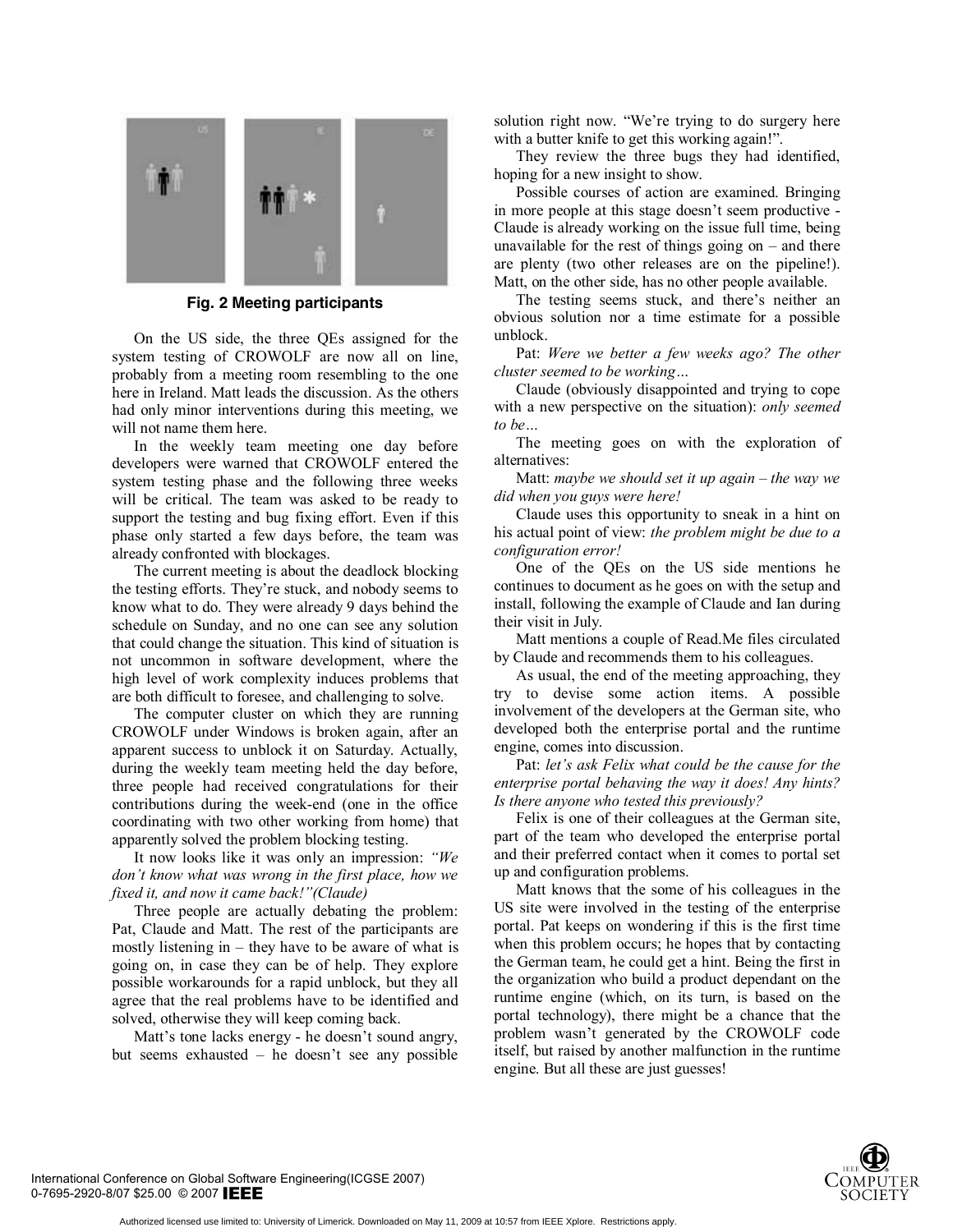Claude is nodding, showing his total approval for Pat's point.

Matt: *is there any other group using the runtime engine yet?!* No answer.

*We're 10 days behind today; tomorrow we'll be 11 days behind and we're overlapping our end date; we're red, and we have no idea when we'll get green again!* (Matt's tone reveals disappointment and frustration).

They seem to lack a solution, and lamentations do not help – so they decide to end the meeting at this point. Claude suggests having a 5 minute update daily, and everyone agrees.

The phone connection is terminated and Sean leaves the room, running to his next meeting or maybe trying to get some late lunch – but the discussion between Pat and Claude continues; there are things that were not spoken, and the two feel the need to share their impressions. They share a strong feeling that the problem might be due actually to a fault in setting up and configuring the computer cluster they're using for testing.

Claude: *We got it to work; we documented everything- there're lots of manual steps!* 

*And now it's broken, and we have to put the pieces back together! Maybe I'm getting paranoid here, but … We fix it, they break it! We already got it to work* 

*two times there, and two times here…* 

Their assumption is based on previous experience. They worry about the superficial understanding Matt has of the product. However, what they need now is a solution!

Pat: *would they allow us to help them deploy again? Organize a meeting - and ask Matt to share what he's doing?*

Claude: *You mean…us sitting on his shoulder and watching while he's doing it again? If you can get it…but I'm sure they won't like it!* 

What they are thinking of is a fresh start, with Matt setting up and configuring the cluster again, while sharing the screen(s) with them and talking about what he is doing.

Claude expresses his frustration for spending the whole morning documenting one of the problems they encountered. They discuss assigning a second person to solve this incident – but the resources are terribly scarce at the moment, as the team is working on two other different releases and another milestone approaches. They go through the possible alternatives once more:

applying a workaround - using the "portal knife"(a previously developed solution for temporary unblocking the cluster); it is only a temporary solution and it is lethal – no upgrade would be possible after that.

- a re-install they would be able to assist to ("sitting" on Matt's shoulder" and monitoring his steps); it might solve the situation, but, as Claude mentioned, it could damage their relationship badly.
- getting support from the German team by getting Felix involved; Felix's team wrote the code causing the trouble when interacting with CROWOLF; they should know a workaround ( "*they should have their own butter knife*".)
- flying someone over to the US location– either Claude or Ian; obviously, they will need approval for this and it might collide with their personal priorities at this moment.

Efforts are already ongoing at the Irish site to set up a local computer cluster there in order to try and reproduce the problem.

#### **4.3. The solution and the next steps**

Two days later, the cause was identified as a mundane omission of a link and the deadlock was solved. It wasn't actually Matt's failure in configuring the computer cluster, as Claude and Pat supposed. All the involved parties felt relieved. They were one step further!

The idea of setting up a parallel computer cluster to run their own tests resulted in more machines being made available for the Irish team.

When the long runs began to last more than 24h without getting blocked, the focus shifted toward performance improvement. Various statistics were circulated by Matt to both the Irish and to their German counterparts (who owned the underlying technology and discussed the progress of CROWOLF regularly). Developers on both the Irish and the German site were able to access the extensive logs of the long runs and look for patterns. Several solutions were found to improve both the performance of the runtime engine and that of CROWOLF.

In the following two months, the teams involved continued their efforts for getting the long run tests on CROWOLF done and declaring it ready for shipping. The allocated resources needed to be supplemented. Deadlock after deadlock, new bugs were identified and fixed until the code was stabilized. How one of the participants in this effort put it, they were on the "bleeding edge" of large-scale software development, where all the interdependencies show and constant cooperation between all the actors involved is irreplaceable.

Is this an illustration of a success, or of a failure situation? One member of the Irish team told us that "after working on so many projects, it can be difficult to see success sometimes". There are temporary

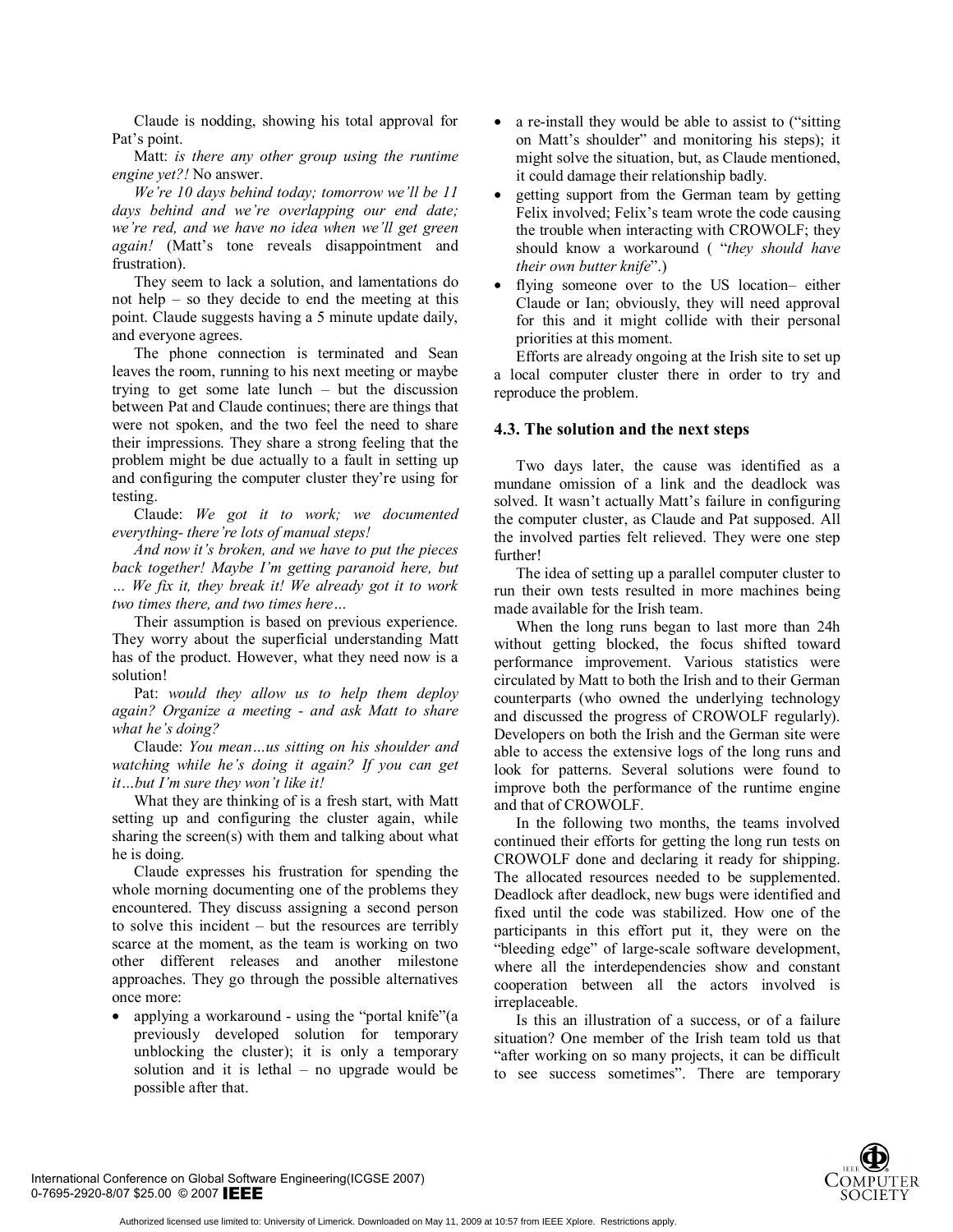victories that need to be acknowledged, but there is no black and white distinction between success and failure when it comes to large software development projects.

# **5. Discussion**

There are a few points regarding collaborative work practices we would like to discuss here. For each of them, we will look at how the distributed aspect of work influences it, and how people cope with it.

# **5.1. Knowledge management practices**

**5.1.1. "How to" – the situated learning aspect.**  Documenting is well-known as not being the favorite task of software developers [8]. In the scene presented, documenting "as you go" was mentioned as a way of capturing the details of the set up and configuration process and dealing with the complexity of the situation. During their stay at the American site, the two members of the Irish team who possessed the knowledge about CROWOLF made the effort to externalize this knowledge and turn it into a reproducible procedure. Collocation was considered absolutely necessary in this situation for knowledge externalization and transfer. On one hand, setting up the cluster was a trial-and-error process where direct interaction of the people who had the expertise with the computers was salient. On the other hand, the documentation they wrote only included the successful steps, but not the problems encountered. The best way to learn how to do something is by watching someone who can do it, and later on repeating the same steps [9]. This is exactly what one of the solutions envisaged: watching Matt reproducing the previously documented steps- aka "sitting on his shoulder". What Pat and Claude were worried about was not only that Matt might have missed or misunderstood one of the steps. They were mostly worried about not being able to pass all the required knowledge – actually the underlining "philosophy" of the product  $-$  to the American QE team. This was vital, because the set up and configuration procedure had to be properly automated and documented in order to be made available to the potential customers.

**5.1.2. "Who knows what?" – the transactive memory aspect.** Knowing who has a specific expertise and having access to that person is a vital aspect when it comes to complex situations like the one described above and time constraints. In the situation we described here, the CROWOLF team was building on top of two other technologies developed inside the company. It was logical to ask the developers involved in the two other projects if they ever encountered a similar problem. "Is there anyone who used this before?' and "Let's ask Felix" are two different illustrations of this aspect. In the first case, it was an attempt to tap into the transactive memory [7] of the QEs at the US site; Quality Engineers are, in a way, boundary spanners, because they have to deal with various systems designed by different teams distributed globally and acquire relevant information about who knows what. In the second case, they were certain that their German colleague could be able to help.

Looking for the right people across locations and across domains of expertise is mainly done through the personal contacts network in most of the situations we observed. Expertise browsers are useful once a person has been identified, but they are very seldom the starting point. Instant messaging -in the context of an organizational culture that encourages its use – provides people with a straightforward way to access the identified experts.

**5.1.3. Awareness maintaining – the mutual knowledge aspect.** In the case under scrutiny, people use a variety of practices for keeping the interested parties on the same page and for building a shared understanding of the issues. Regular meetings are one of the most frequently used. Because walking to each other's desk or meeting at the water cooler is excluded in distributed work settings, people tend to plan their interactions. Planning for a 5 minute daily meeting is actually creating the opportunity of having a brief update, where all the interested parties will be present and give or get the latest information on the critical situation. A synchronous interaction marked in people's calendars is untouchable ("the calendar is sacred!") and, according to our observations, is preferred to an email exchange when it comes to critical issues.

By circulating statistics and logs related to the progress of testing (or placing them in shared folders) and giving remote users access to the computer cluster running the application under scrutiny, the US team enabled the developers and architects to observe what was going on and develop their own analyses. This can happen in a collocated situation as well, but what was interesting in this case was that Matt had to ask his colleagues working remotely "to take their hands off" of his computer when he had to restart the computer cluster, or had to inform them about power shortages or malfunctions occurred.

The Read.Me files circulated by Claude and recommended by Matt to his colleagues constitute a good example for the way collaboration practices are actually established; documenting for maintaining awareness in a group has become a way to cope with the distribution of activities.

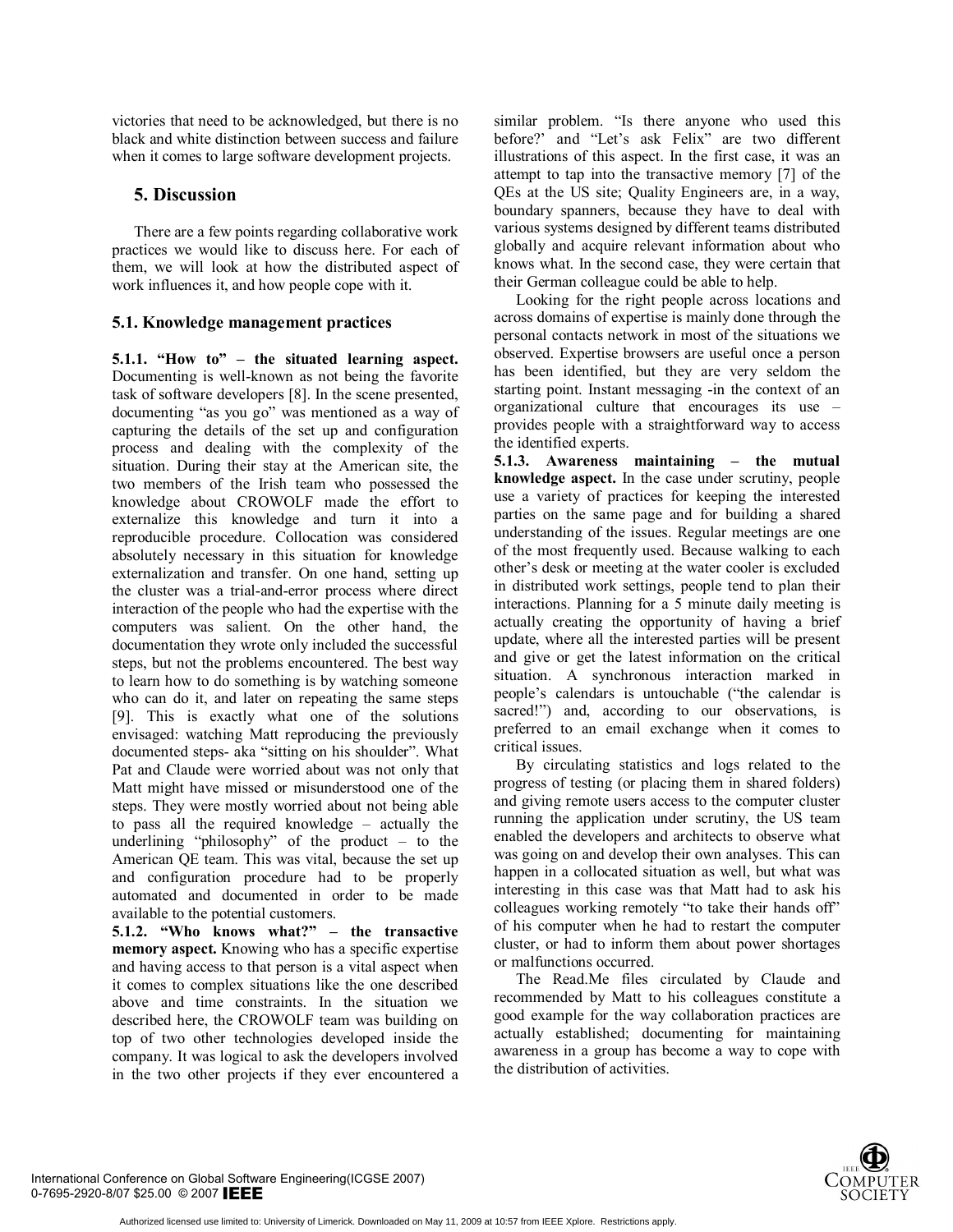Maintaining awareness was a priority; it was essential in email exchanges to keep a wider circle of people aware of what's going on. In the case we described, selected people from the German team have been permanently kept in the loop with the progress on this particular testing process. This kind of peripheral participation maintains mutual knowledge [10] in a community of interest[11]. These people don't share a sole practice – there are developers, testers and managers at different levels involved, but they share a common goal. Instant messaging sessions between two individual are sometimes e-mail-ed to a whole group, because they contain relevant information.

Instant messaging also allows for social translucence [12]; people can get aware of each other's presence and take advantage of it when necessary. Members of the collocated team also happen to work from home, situations in which their interaction with the rest of the team is no different from the interaction with counterparts in the US and Germany – mediated by instant messaging, email, phone calls and remote access to project repositories. Our own observations in this direction were confirmed by several members of the team.

#### **5.2. Adding more resources to the project**

When it comes to additional physical resources, their location proved to be significantly important. The Irish team has applied for and received the approval to set up an own local computer cluster, in an attempt to mirror the problems encountered by the US QE team and solve them in the shortest time.

The situation is different in the case of people, where expertise is vital, location does not have the same importance. In the situation described, bringing more people in is one of the solutions taken into account. While asking support from people with expertise in the underlying technologies is favored, bringing another developer up-to-speed is not considered a worthwhile effort at this point. Documenting –not only vital for finding a solution, but also for sharing the context with other people and getting help – is, as Claude said, extremely time consuming and even frustrating.

#### **5.3. The importance of social networks**

In a distributed context, social relationships take a different dimension. In most cases, people do not get the chance to meet in person. The relationships are shaped by mediated interactions (participating in the same teleconferences, email exchanges, chats and

phone calls), by peers' references and professional reputation.

Good communication is extremely important, as the situation described earlier illustrates. Simple features like good will and common sense prove to be vital for collaboration in an environment where everyone is under pressure and it is very easy to get caught in the blame game. A potential solution that could have caused a negative reaction in a counterpart who was so dedicated to the common goal was carefully considered and dismissed in the end.

Eventually, the deadlock was found to have a completely different reason. Initially estimated at few weeks, the testing efforts took several months and maintaining a good collaboration between the two sites proved paramount for the success of testing and bug fixing. People's interactions, their speed of reaction and capacity to self-organize and coordinate were vital in this dynamic context.

The social networks formed across locations and specialties proved to have an impact on how work is done (also confirmed by [13],[14]).

# **6. Conclusion**

The purpose of our paper was to put into light a number of actual work practices through a particular case of collaborative work over distance.

We aimed at emphasizing the paramount role of human actors, their values and their social connections in getting work done, by illustrating the complex and various causes that influence collaborative work practices in this distributed environment. Some of the practices described here were developed by the collaborating teams as they went to fit their current situation and needs.

Our study is meant to contribute to a better understanding of collaborative work and knowledge management processes in distributed software development settings. This understanding constitutes a pre-requisite for better organization and a preliminary step in the design of the next generation of tools to support collaboration.

# **7. Acknowledgments**

We wish to thank our informants in the observed company for allowing us to interview and live with them on site for many days, to all the members of the socGSD project in IDC.

This research was supported by Science Foundation Ireland under PI grant 03/IN3/1408C and by Lero – The Irish Software Engineering Research Center.